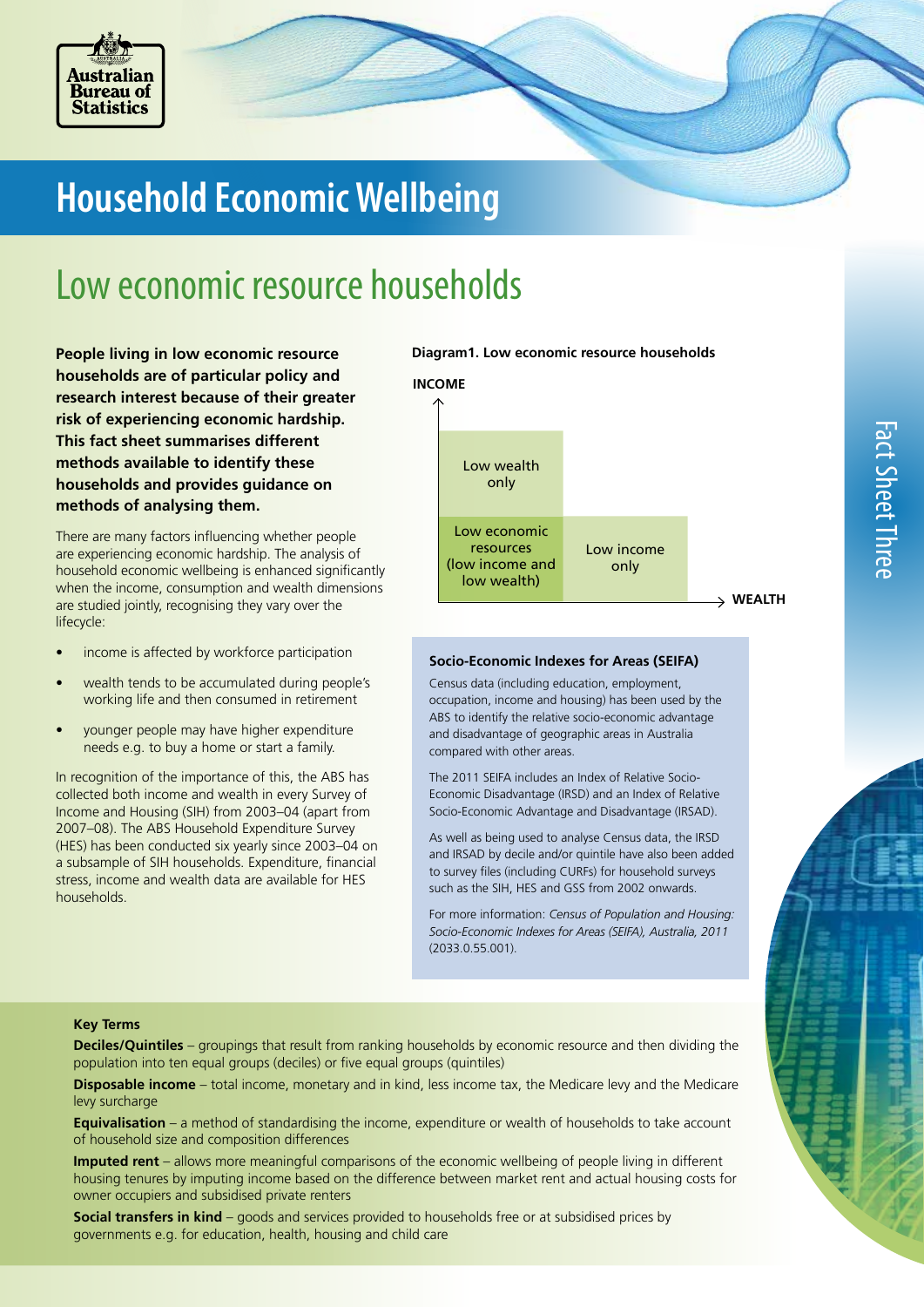### **Composite measures of low economic resource households**

#### **Table 1. Persons in low economic resource households, 2011–12**

| Household characteristics                                     |               | Low income<br>(a) | Low wealth<br>(b) | Low<br>economic<br>resource<br>(LER40) (c) | All<br>persons |
|---------------------------------------------------------------|---------------|-------------------|-------------------|--------------------------------------------|----------------|
| Mean weekly household income                                  |               |                   |                   |                                            |                |
| Equivalised disposable household income                       | \$            | 374               | 644               | 496                                        | 918            |
| Equivalised disposable household income<br>incl. imputed rent | \$            | 398               | 655               | 501                                        | 970            |
| Mean equivalised net worth                                    | \$'000        | 193               | 33                | 54                                         | 413            |
| Tenure type                                                   |               |                   |                   |                                            |                |
| Owner without a mortgage                                      | $\frac{0}{0}$ | 18.6              | $0.5*$            | 3.5                                        | 25.5           |
| Owner with a mortgage                                         | $\frac{0}{0}$ | 30.5              | 5.6               | 26.5                                       | 43.3           |
| Private renter                                                | $\frac{0}{0}$ | 34.7              | 73.8              | 52.1                                       | 25.2           |
| Selected household groups                                     |               |                   |                   |                                            |                |
| Couple family with dependent children                         | $\%$          | 42.2              | 33.4              | 45.8                                       | 42.1           |
| One parent family with dependent children                     | $\frac{0}{0}$ | 14.9              | 19.3              | 17.9                                       | 6.9            |
| Couple or lone person, 65 and over                            | $\frac{0}{0}$ | 28.2              | 0.5               | 6.4                                        | 7.8            |

estimate has a relative standard error of 25% to 50% and should be used with caution

(a) Persons in the lowest two deciles of EDHI (incl. imputed rent)

(b) Persons in the lowest two deciles of equivalised household net worth

(c) Persons in the lowest four deciles of both EDHI (incl. imputed rent) and equivalised household net worth

Source: ABS Survey of Income and Housing (6523.0) Feature Article: *Low Economic Resource Households*

#### **Low economic resource measure**

The ABS has developed a low economic resource measure (LER) that includes people who are simultaneously in the lowest four deciles of both equivalised disposable household income (EDHI) (including imputed rent) and equivalised household net worth (LER40). This measure therefore excludes people with either relatively high incomes or relatively high wealth. As a result it is more likely to correctly classify people at risk of experiencing economic hardship compared to measures using income or wealth alone.

The LER is a relative measure that classifies around 20% of people in low income, low wealth households. It does not identify whether these people are actually experiencing economic hardship. The actual proportion will vary over time as the joint distribution of income and wealth changes. One of the strengths of this measure is its ability to contrast the characteristics of the LER population with those in the low income and low wealth quintiles. Table 1 compares selected characteristics of LER households to households with low income or low wealth only. The proportion of couple or lone person households where the reference person is 65 and over, reduces from 28% of low income households to 6% of LER households, reflecting their ability to draw on accumulated wealth.

In contrast, whilst 35% of low income households are private renters, this group accounts for 52% of LER households.

#### **Other composite measures of economic hardship**

The LER measure can be broadened by considering experiences of 'financial stress' or 'missing out'. The indicators used to define these measures are listed in Table 3 of this fact sheet.

Graph 1 shows examples of LER measures by:

- varying the cut-off for low income and low wealth (40th percentile (LER40) or 30th percentile (LER30), then
- adding whether the household experienced 'financial stress' or 'missing out'.

In 2009–10, 23% of people lived in LER40 households and 15% in LER30 households. When experiences of 'financial stress' were also considered this reduced to 15% of LER40 and 11% of LER30 households.



#### **Graph 1. Measures of low economic resource households, proportion of persons, 2009–10**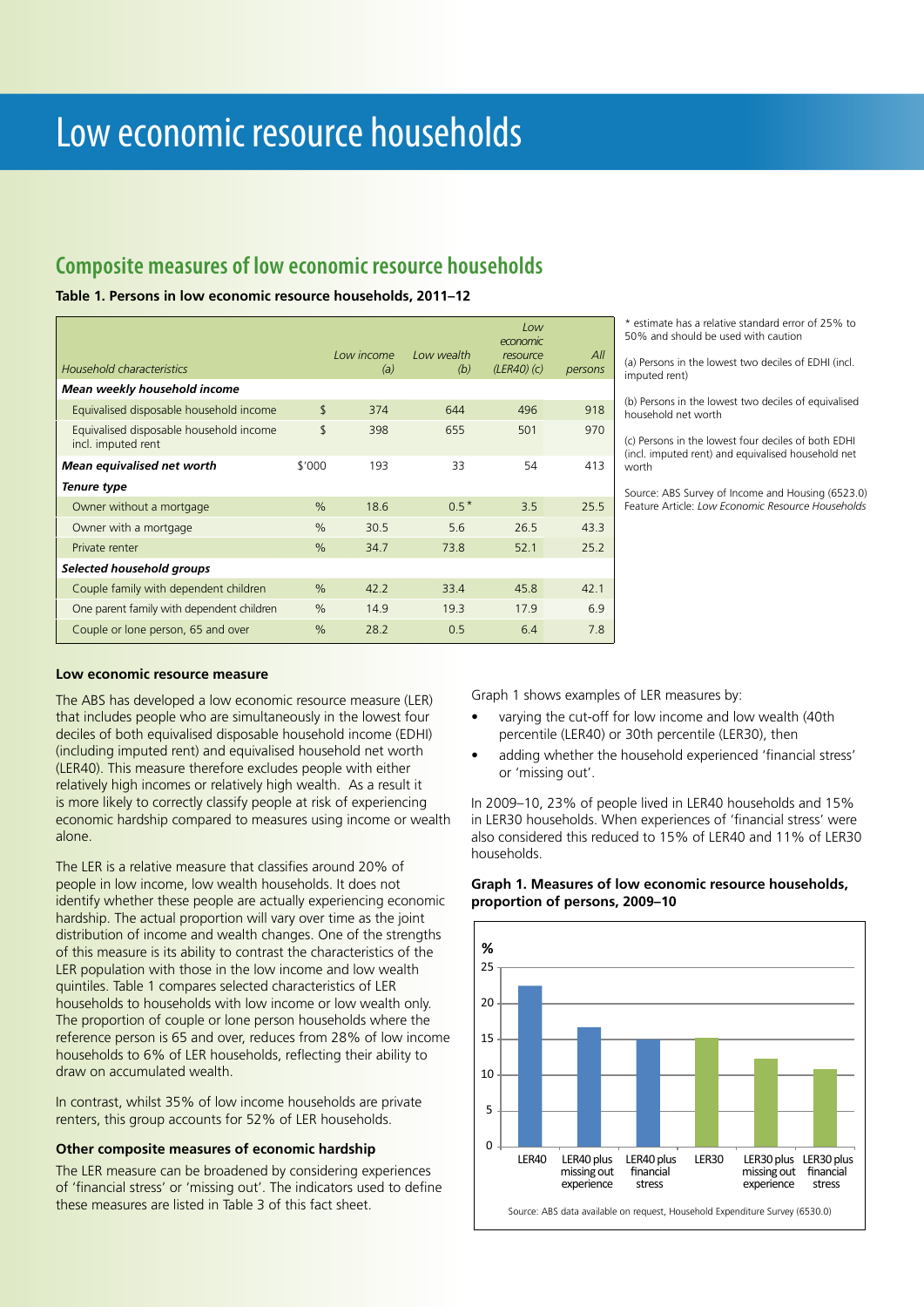

## **Single dimension measurement of household economic wellbeing**

When measuring economic wellbeing it is preferable to consider multiple dimensions, particularly income and wealth, however both measures are not always available. This section describes several commonly used single dimension measures of economic wellbeing.

#### **Income**

Income is the most frequently available measure of economic wellbeing. For most households, it is the main resource used to meet daily expenses. However, analysis using income alone has significant limitations. Income can be volatile for people who are making transitions between study, jobs, into retirement or changing their hours of work e.g. to care for children. At these times, households may draw on other resources, such as using savings or increasing their debt.

Being able to identify households with accumulated wealth to supplement low incomes is desirable as these people are less likely to experience economic hardship than households without alternative resources to fall back on.

#### **a) Relative poverty measures based on income**

Many developed countries use relative poverty to measure the economic wellbeing of households. These measures identify the proportion of people with an income below a certain fraction of median EDHI. The OECD publishes various analyses based on poverty lines below 40%, 50% or 60% of median incomes (50% used most often), while Eurostat commonly uses 60% as the cut-off.

Limitations of relative poverty measures include:

- the number of people in poverty is determined by an arbitrary fraction of income (which may not reflect actual hardship).
- the proportion of people identified can change dramatically e.g. in Australia, real median incomes have risen significantly in recent years and the thresholds identified at 40% and 50% of the median are very sensitive to changes in single and couple pension payment points relative to the median.
- the definition and measurement of income can have a significant impact e.g. imputed rent (IR) and social transfers in kind (STIK) are often excluded from income definitions. However, the benefits received from either owning a home or receiving subsided rent (valued by imputing an equivalent rental income), or from receiving services from the government, impact significantly on the economic wellbeing of particular groups e.g. a person able to access free or subsidised health care can be better off than a person with similar income but not able to access these social provisions.

Table 2 shows that the proportion of the Australian population below a relative poverty line varies between 20% (using 60% of median EDHI) and 2% (using 40% of median EDHI including IR and STIK).

#### **Table 2. Relative poverty measures based on proportion below a percentage of median income, 2011–12**

| Equivalised disposable | household income | Equivalised<br>disposable<br>household<br>income plus IR | Equivalised<br>disposable<br>household income<br>plus IR and STIK |
|------------------------|------------------|----------------------------------------------------------|-------------------------------------------------------------------|
|                        |                  |                                                          | <b>PROPORTION OF PERSONS IN HOUSEHOLDS</b>                        |
| 40% of median income   | 5.5              | 4.7                                                      | 2.0                                                               |
| 50% of median income   | 12.0             | 9.3                                                      | 3.9                                                               |
| 60% of median income   | 20 1             | 15.4                                                     | ר 3                                                               |

#### **b) Using the second and third deciles to describe low income households**

While it is tempting to label all households in the lowest income decile as 'low income', ABS analysis suggests there are variable economic circumstances for households in this group. Households with nil or negative income, or income below government pension rates, make up almost one half of the lowest income decile. However, more than 40% of households in the lowest income decile have net worth in the top five wealth deciles, suggesting a temporary setback to their economic wellbeing, such as a temporary loss in their business operations or a temporary job loss.

#### **Graph 2. Equivalised weekly income and expenditure, by equivalised income decile, 2009-10**



Furthermore, people in the lowest decile of EDHI had average equivalised expenditure higher than those in the second income decile in 2009–10. (Graph 2) The ABS therefore uses the second and third income deciles to describe 'low income' households rather than the lowest income quintile.

However, as the lowest decile includes many households whose only source of income is a government pension or allowance, some people in the lowest income decile experience high levels of economic hardship. Therefore, for many analytical purposes a lower cut-off should be applied to only remove extreme low value households that may distort the results. In 2011–12, Age Pension rates (excluding supplementary payments) for singles and couples were around the 7th percentile of EDHI.